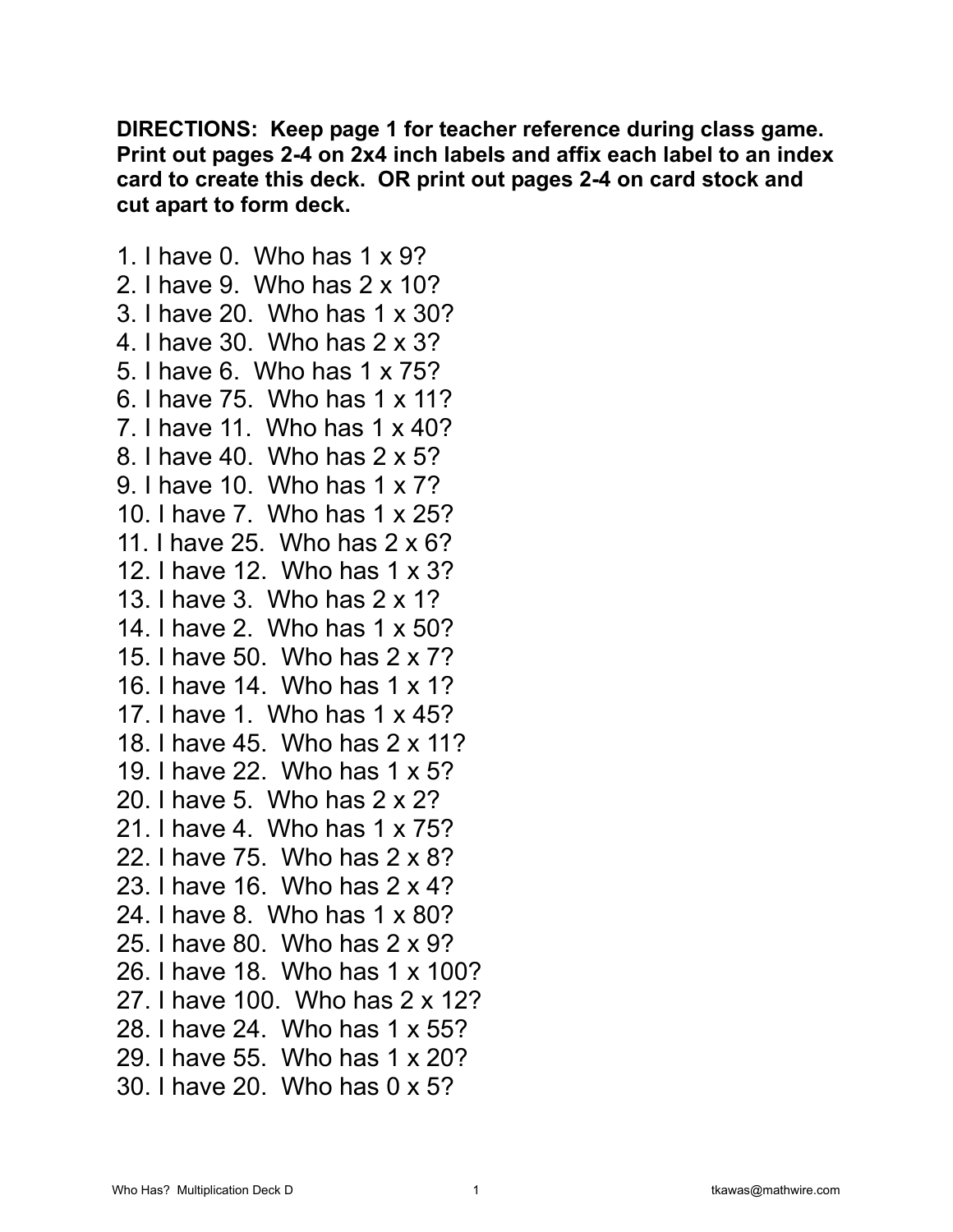**I have 0. Who has 1 x 9 ? I have 9. Who has 2 x 10 ? I have 20. Who has 1 x 30 ? I have 30. Who has 2 x 3 ? I have 6. Who has 1 x 75 ? I have 75. Who has 1 x 11 ? I have 11. Who has 1 x 40 ? I have 40. Who has 2 x 5 ? I have 10. I have 7.** 

**Who has 1 x 7 ?** 

**Who has 1 x 25 ?**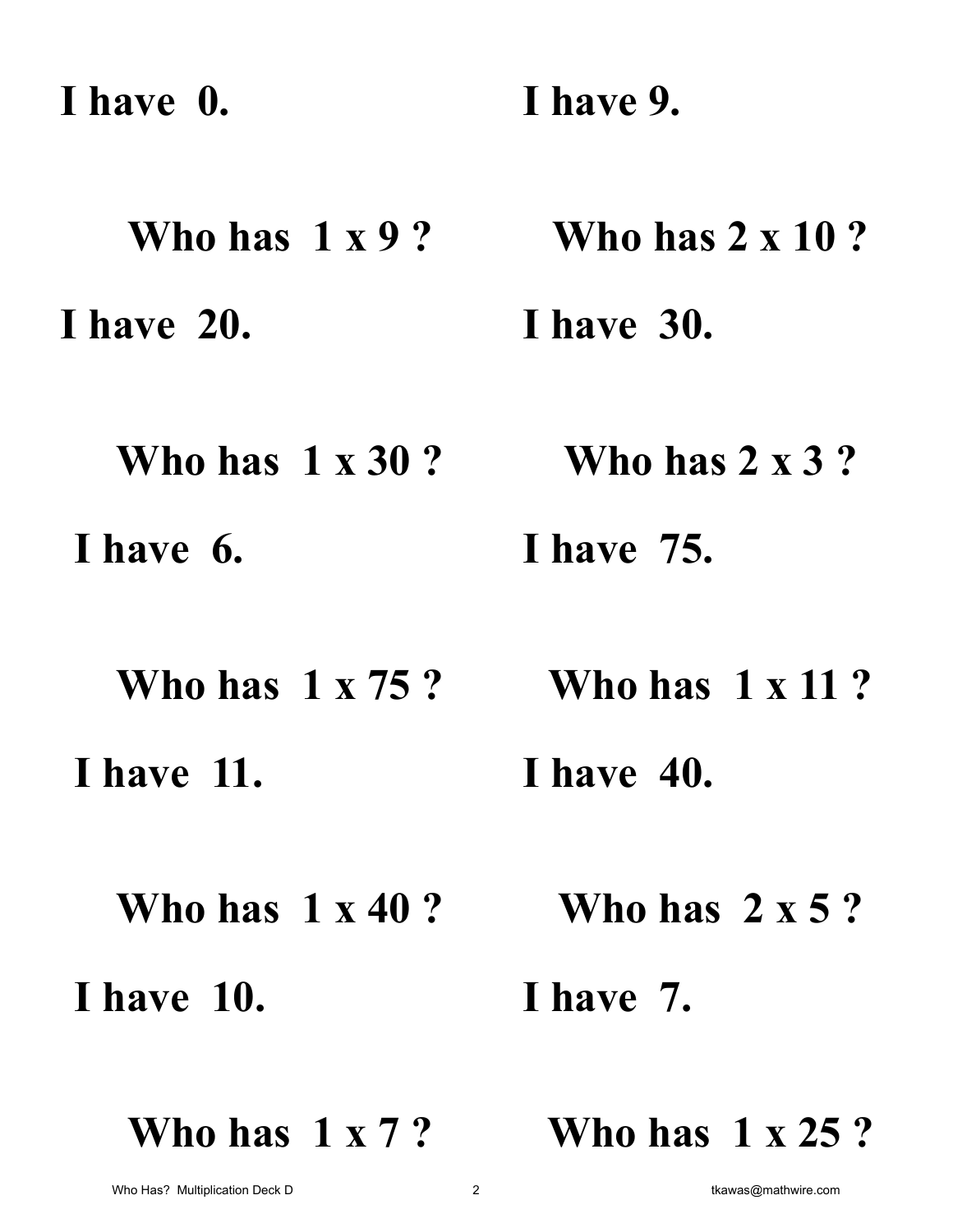**I have 25. I have 12.** 

**Who has 2 x 6 ? Who has 1 x 3 ?** 

**I have 3. I have 2.** 

**Who has 2 x 1 ? Who has 1 x 50 ? I have 50. I have 14.** 

**Who has 2 x 7 ? Who has 1 x 1 ?** 

 **I have 1. I have 45.** 

**Who has 1 x 45 ? Who has 2 x 11 ?** 

 **I have 22.** 

 **I have 5.** 

**Who has 1 x 5 ?** 

**Who has 2 x 2 ?**